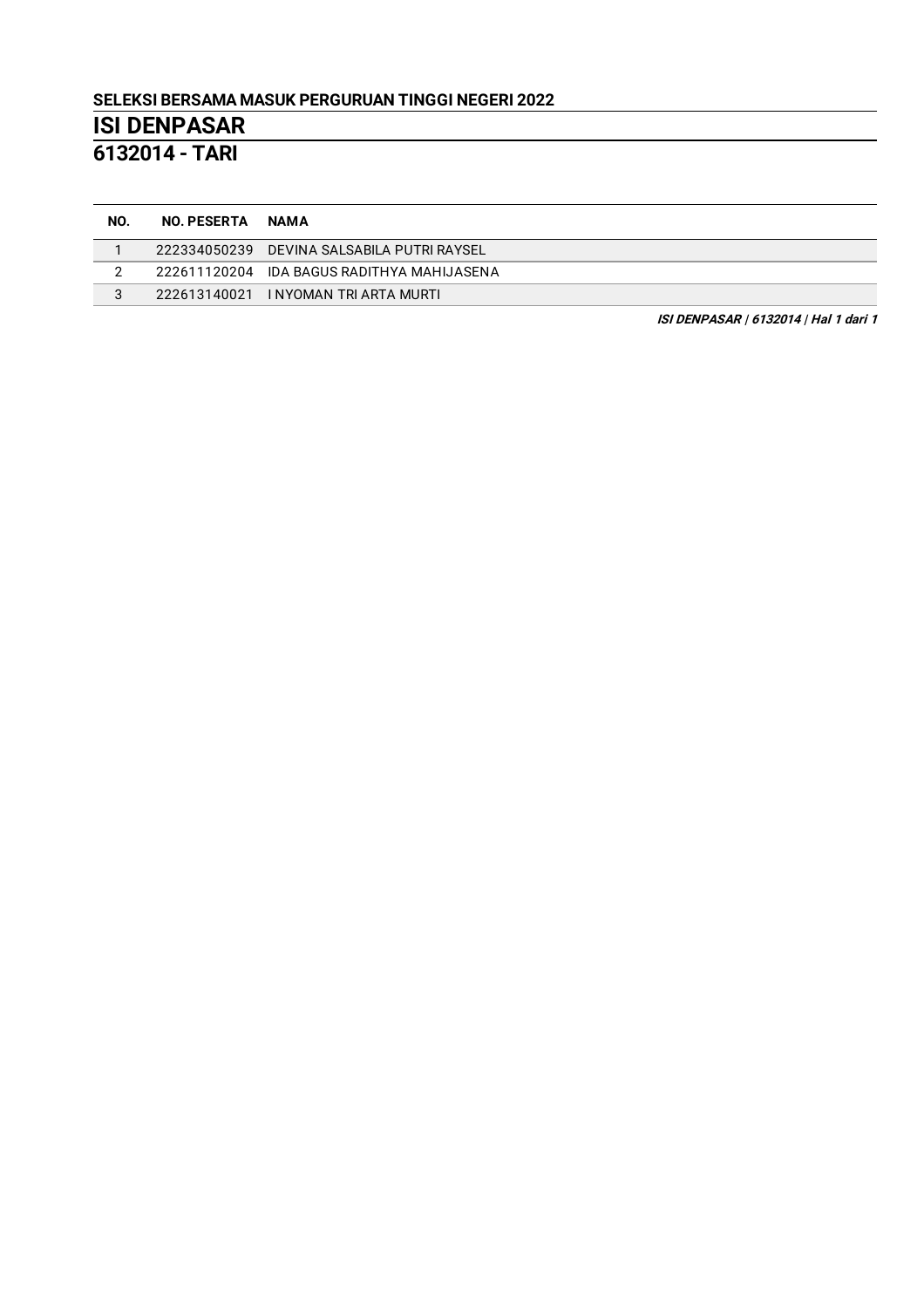**- SENI KARAWITAN**

| NO.            | <b>NO. PESERTA</b> | <b>NAMA</b>                        |
|----------------|--------------------|------------------------------------|
| $\mathbf{1}$   | 222611110266       | <b>I MADE WIRA SASTERA</b>         |
| 2              | 222611120302       | I AGUS INDRA YASA                  |
| 3              | 222611130171       | I GEDE WAHYU SANJAYA               |
| 4              | 222611130233       | I PUTU ADHI PARAMANANDANA SANJAYA  |
| 5              | 222611130477       | I MADE WAHYU WIDIASTIKA            |
| 6              | 222612040125       | I GUSTI AGUNG TRI WIKRAMA          |
| $\overline{7}$ | 222612160050       | WAYAN CITA KESUMA                  |
| 8              | 222613010024       | KOMANG RAMA MAHA GANGGA PUTRA      |
| 9              | 222613050004       | I GEDE MADE KEVIN ADI PUTRA        |
| 10             | 222613050074       | I GUSTI BAGUS AGUNG LANG LANG GUNA |
| 11             | 222613060064       | KOMANG DEDY KURNIAWAN PUTRA        |
| 12             | 222613140118       | I PUTU PUTRA SINDU                 |
| 13             | 222613150128       | I KADEK DEDI SURYAWAN              |
| 14             | 222613160006       | I PUTU ABI SUADARMA PUTRA          |
| 15             | 222613230095       | I GEDE ALDY CANDRA KUSUMA          |
| 16             | 222613240077       | KOMANG ARI JULYANA PUTRA           |

**ISI DENPASAR | 6132022 | Hal 1 dari 1**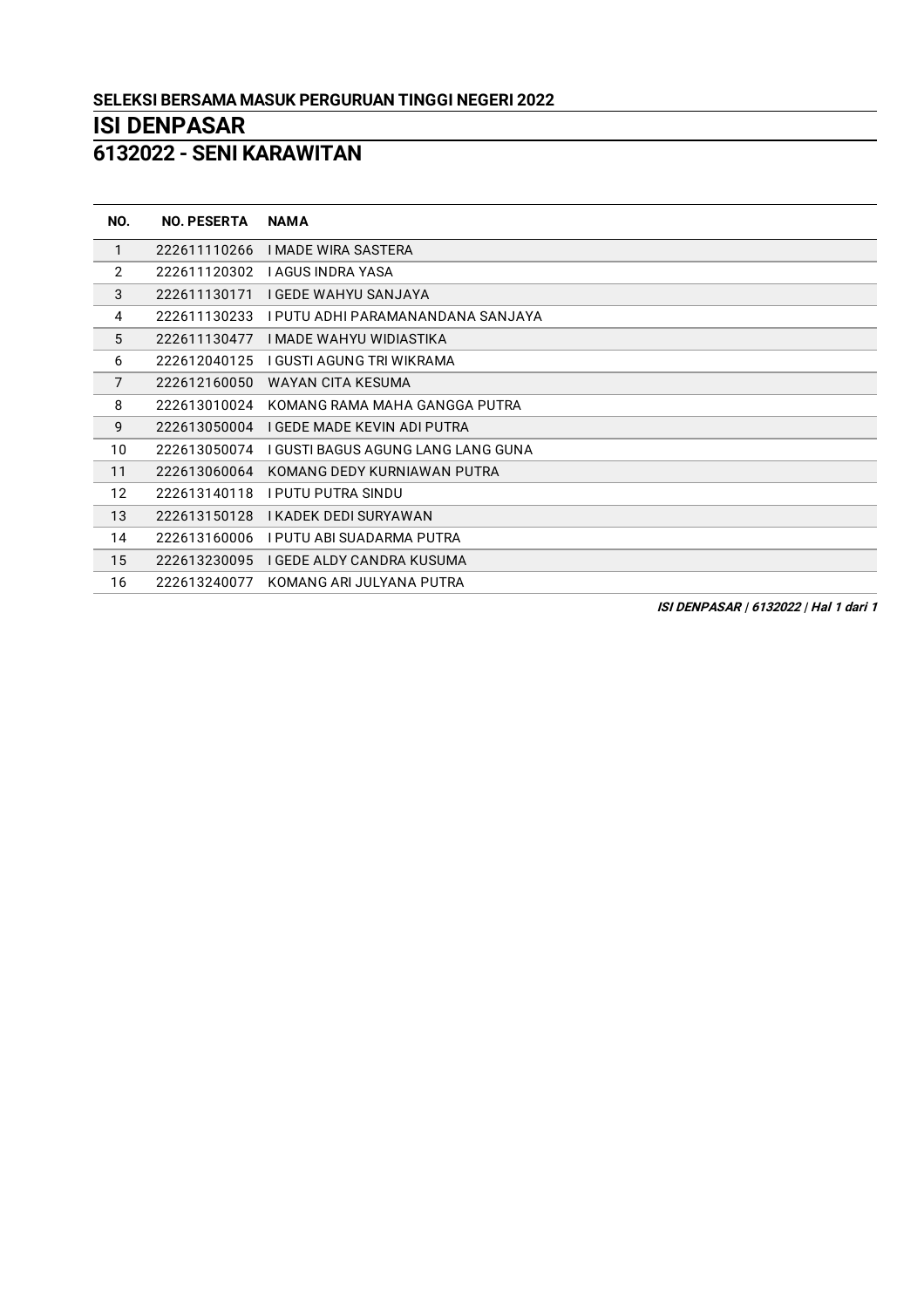# **- PENDIDIKAN SENI DRAMA, TARI, DAN MUSIK**

| NO.            | <b>NO. PESERTA</b> | <b>NAMA</b>                       |
|----------------|--------------------|-----------------------------------|
| $\mathbf{1}$   | 222161070205       | SAYU KETUT WIDIANA PUTRI          |
| $\overline{2}$ | 222371100102       | SITI MARYAM FITRAH AMBARANI       |
| 3              | 222611110315       | PANDE MADE TRESNA ADI ARTHA       |
| 4              | 222611130111       | NI KETUT ARI MASTINI              |
| 5              | 222611130133       | NI PUTU ANIK SUDIANI PATMAYONI    |
| 6              | 222611130248       | NI DYAH AYU PURNAMI               |
| $\overline{7}$ | 222611130266       | <b>I MADE KARYA SATRIA WIBAWA</b> |
| 8              | 222611140017       | COKORDA PUTRA PRAJNADIKA          |
| 9              | 222611140144       | NI KETUT ANGELYKA SAVITRI         |
| 10             | 222611140211       | NITUH PANDE KARTIKA SHANTI GYANI  |
| 11             | 222611140246       | NI KOMANG PUTRI MARCELLA          |
| 12             | 222612070096       | KOMANG DIVA PRASETYA WIRA DHARMA  |
| 13             | 222612140003       | I MADE WIDNYANA ADI PRAWIRANATHA  |
| 14             | 222613010029       | <b>KADEK ESY LIONITA</b>          |
| 15             | 222613010097       | AYU NANDA PUSPITA DEWI            |
| 16             | 222613050015       | I GEDE MADE BAYU PREMANA HARTHA   |
| 17             | 222613050098       | RR. MADE ENDANG RATIH ICWARI KD   |
| 18             | 222613160107       | NI KADEK LISTYA DEPI              |
| 19             | 222613230056       | NI KOMANG SRI GALUH PUSPA DEWI    |
| 20             | 222621060505       | <b>RADEN BAGUS DWI PUTRA</b>      |
| 21             | 322613110001       | NI KOMANG RISTI BUDI ASTUTI       |

**ISI DENPASAR | 6132037 | Hal 1 dari 1**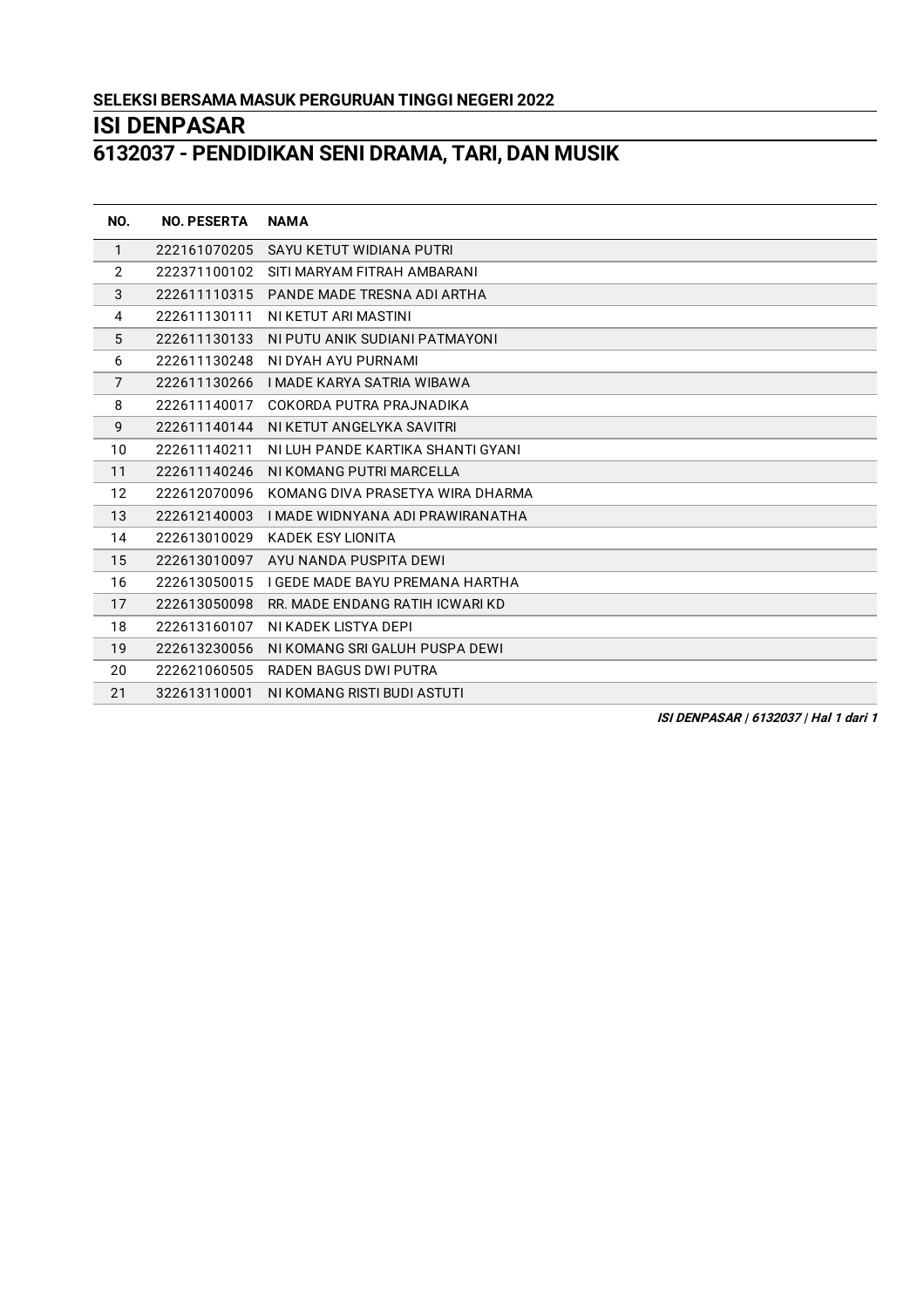**- MUSIK**

| NO.            | <b>NO. PESERTA</b> | <b>NAMA</b>                                          |
|----------------|--------------------|------------------------------------------------------|
| $\mathbf{1}$   | 222121191299       | FERDY BREMA IMMANUEL KETAREN                         |
| $\overline{2}$ | 222121250022       | SATRIA GLANHILL ARITONANG                            |
| 3              | 222121280240       | KEVIN GABRIEL TRIJAYA MALAU                          |
| 4              | 222122110184       | <b>HASIAN PANGARIBUAN</b>                            |
| 5              | 222122120843       | <b>GABRIELLE MELODIE MADELEINE WELLINGTON WIJAYA</b> |
| 6              | 222122190075       | ARIEF TRIPUTRA PURBA                                 |
| $\overline{7}$ | 222122190330       | SAMUEL BINTANG J. LUMBAN GAOL                        |
| 8              | 222122200062       | EZEKIEL FREI EMMANUEL SITANGGANG                     |
| 9              | 222122210065       | SINTA MARGORETTI PASARIBU                            |
| 10             | 222142050814       | RIZOI RAYYAN                                         |
| 11             | 222142070467       | DZAKI NAUFAL CAHYADI                                 |
| 12             |                    | 222171240202 IKADEK WIDNYANE                         |
| 13             |                    | 222321281140 AMOS DIAN PRATAMA                       |
| 14             | 222332200812       | DAVID NATHAN SIPAYUNG                                |
| 15             | 222335080265       | AKWILA KAREL YEHEZKIEL PATTIASINA                    |
| 16             | 222351080310       | <b>RAYMON MALAU</b>                                  |
| 17             |                    | 222372230055 ARTYO GIVEANO ARIFIN                    |
| 18             | 222373130518       | FAZA SEKAR AYU NUGROHO                               |
| 19             | 222373130525       | RAHMADANI SALAM ASMARA                               |
| 20             | 222511200349       | <b>RICKY ORLANDO</b>                                 |
| 21             | 222611120148       | I GDE SUDIPTA CHANDANATHA                            |
| 22             | 222611130051       | OKTAVIA TASYA ANANDA                                 |
| 23             | 222611130487       | NI KADEK SEPTIANINGSIH                               |
| 24             | 222613030106       | NI PUTU MARSHELLA SHADIKA                            |
| 25             | 222631150152       | BELASIUS NOVALDO TONPAIN                             |
| 26             | 222631270486       | DOMINIKUS TARAN BAYON                                |
| 27             | 222711170874       | JORDAN KAHLIL ASAF SASABONE                          |
| 28             | 222711180214       | STEFFINOEL PAEMBONAN                                 |
| 29             | 322373031083       | FARHAN FATWARAMADHAN                                 |
| 30             | 322631030203       | ALBERTUS MOA MANGUNG                                 |
| 31             | 322631170177       | ELISABET HELMINIA JABO TELUMA                        |

**ISI DENPASAR | 6132045 | Hal 1 dari 1**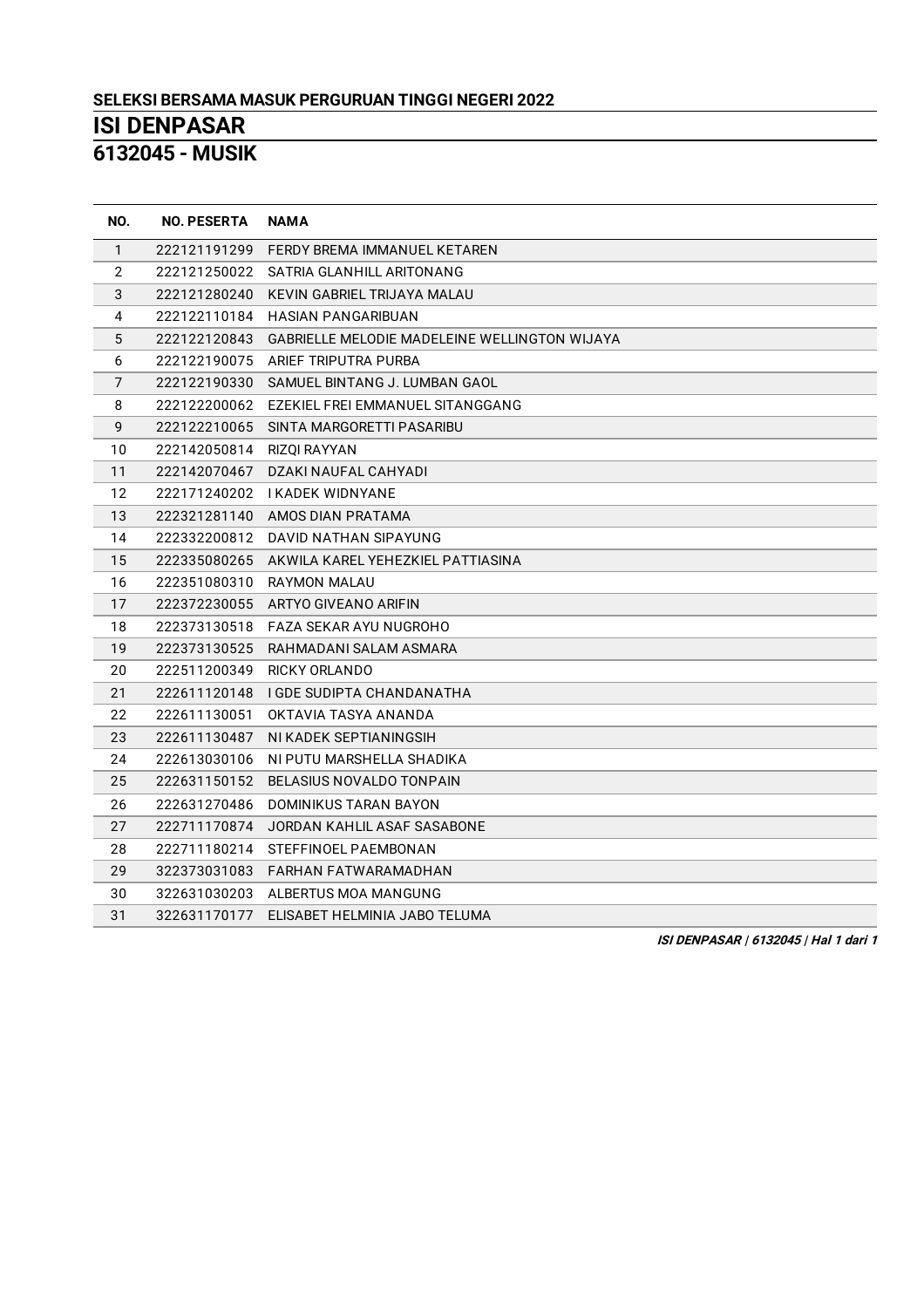**- SENI MURNI**

| NO.            | <b>NO. PESERTA</b> | <b>NAMA</b>                           |
|----------------|--------------------|---------------------------------------|
| 1              | 222121090502       | DERRY ADERIALTHA                      |
| $\overline{2}$ | 222131240508       | <b>SANG VILIPH SIRAIT</b>             |
| 3              | 222332031029       | <b>JANICE JOSEPHINE WARTJU</b>        |
| 4              | 222332111049       | REYNOLD ROGER NATHALDO                |
| 5              | 222332130606       | AHMAD FADLAN ANANTO                   |
| 6              | 222373140923       | KRISNATAMA NUGRAHA                    |
| $\overline{7}$ | 222611110371       | NYOMAN FERRY FRASNANDA                |
| 8              | 222611130179       | NI PUTU KITI MULIA DEWI               |
| 9              | 222611130235       | I DEWA KETUT MAHENDRA                 |
| 10             | 222611140182       | MAHADHIKA FERYO GOTAMA                |
| 11             | 222613020011       | I PUTU ARJUN DWI PAYANA               |
| 12             | 222613070010       | KADEK BAGUS GATHA MAHESA PUTRA ARNAWA |
| 13             | 222613160051       | MADE KRISNA DANENDRA                  |
| 14             | 222621010336       | DIANITA RAHIMI AL BAYANI              |
| 15             | 322311110976       | SITI AULIA FADILAH RATUNYAMAN         |
| 16             | 322611090366       | I GEDE VALENTINO ADNYANA PUTRA        |

**ISI DENPASAR | 6132053 | Hal 1 dari 1**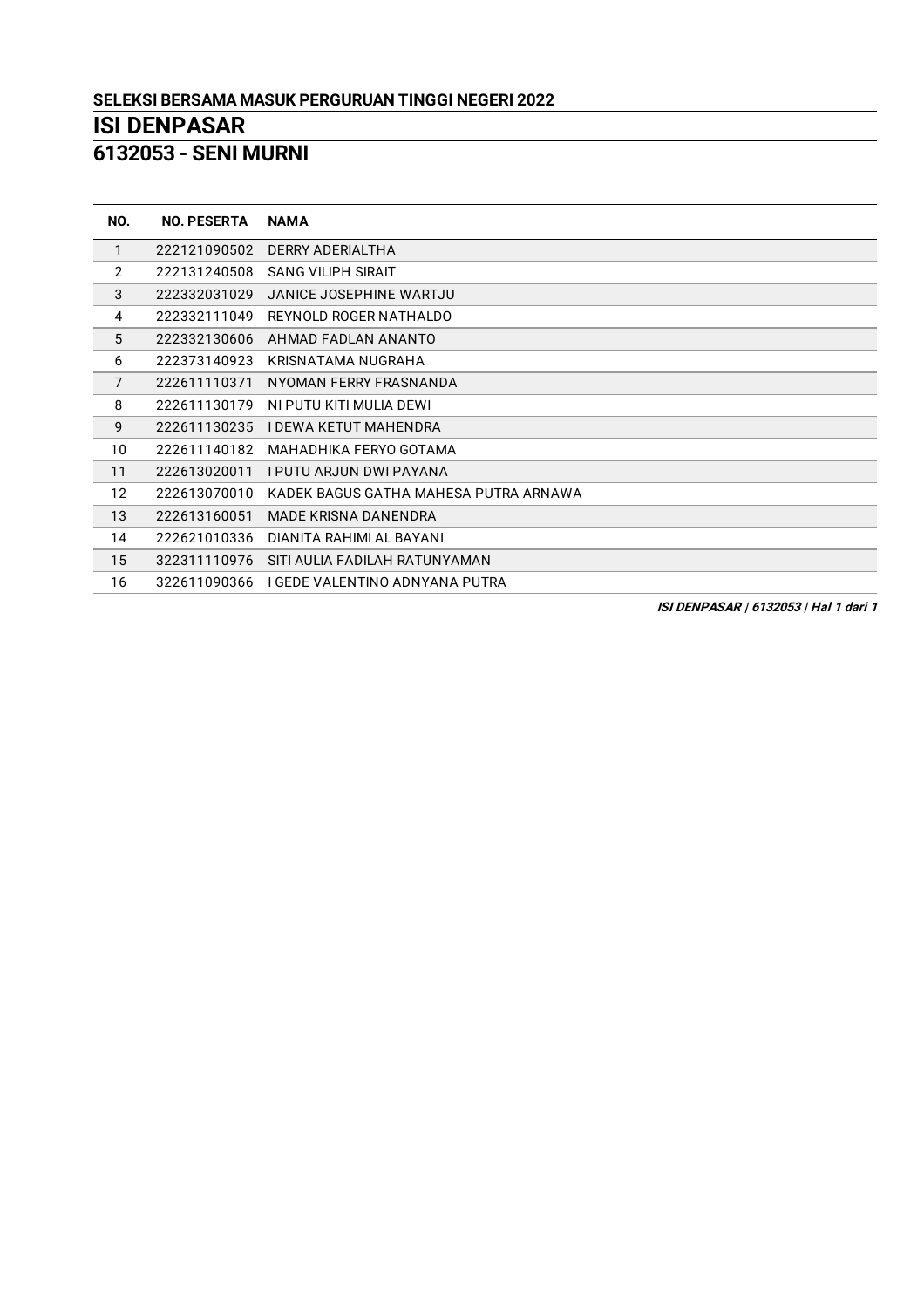**- DESAIN INTERIOR**

| NO.          | <b>NO. PESERTA</b> | <b>NAMA</b>                              |
|--------------|--------------------|------------------------------------------|
| $\mathbf{1}$ | 222121130896       | DAFFA AFRIANSYAH                         |
| $\mathbf{2}$ | 222122150392       | THASIA JELITA SITUMORANG                 |
| $\sqrt{3}$   | 222122170251       | IMELDA OCTAVIANA SIRAIT                  |
| 4            | 222131250688       | DIVA RONAOMI PARDEDE                     |
| 5            | 222131270518       | NOVITA AGRIANTI TANWIN                   |
| 6            | 222141111017       | RAJA NICKO PRASETYA SUHARA               |
| 7            | 222311071509       | IZZAN FADHILLA MUHAMMAD                  |
| 8            | 222311240042       | <b>DESYA SALSABILA</b>                   |
| 9            | 222323160122       | GEDE PRANA MAHARDIKA ARDIKUSUMA          |
| 10           |                    | 222332160332 AUDIRA AGUSTIN              |
| 11           | 222332210828       | NADYA BRIANNI BESTARI                    |
| 12           | 222332250588       | STEFHANUS GOKLAS SIMANULLANG             |
| 13           | 222334151023       | AGUNG BUDI SAPUTRA                       |
| 14           | 222341010534       | NASHYRA PUTRI DEWANTHARI                 |
| 15           | 222371250155       | YAHYA FIRDAUS PURWITO                    |
| 16           | 222373130601       | FAKTA AGUS PRISTIWANTO                   |
| 17           | 222611110229       | SANG GEDE YUDA ADY PURWAKA               |
| 18           |                    | 222611110476 IKETUT MAHA PUTRA           |
| 19           | 222611120418       | I GUSTI NGURAH PARA MURTI BUMI           |
| 20           | 222611120475       | NI PUTU AYU UTAMI DEWI                   |
| 21           | 222611130236       | PRASADA TIHANG TRINAYANA                 |
| 22           | 222611130385       | NADIA PUTRI KHOIRUNNISA                  |
| 23           |                    | 222611130434 IMADE MAHESA PERMANA        |
| 24           | 222612150126       | <b>DAVID CHRISTIAN YAHYA</b>             |
| 25           | 222613010077       | PUTU YUNITA DEWANTI                      |
| 26           | 222613150030       | I KADEK WAHYU SATYANUGRAHA               |
| 27           | 222613160044       | <b>I KADEK DITA PRIANA</b>               |
| 28           |                    | 222613180066    I PUTU ESA SATIA SAPUTRA |
| 29           | 222613260101       | <b>I MADE SUTA DWI ARSA</b>              |
| 30           | 222711180252       | FATURRAHMAN                              |
| 31           | 222753090068       | KADEK EKY VIRJI                          |
| 32           |                    | 322611090062 ANGGRA WIRA SENA            |

**ISI DENPASAR | 6132061 | Hal 1 dari 1**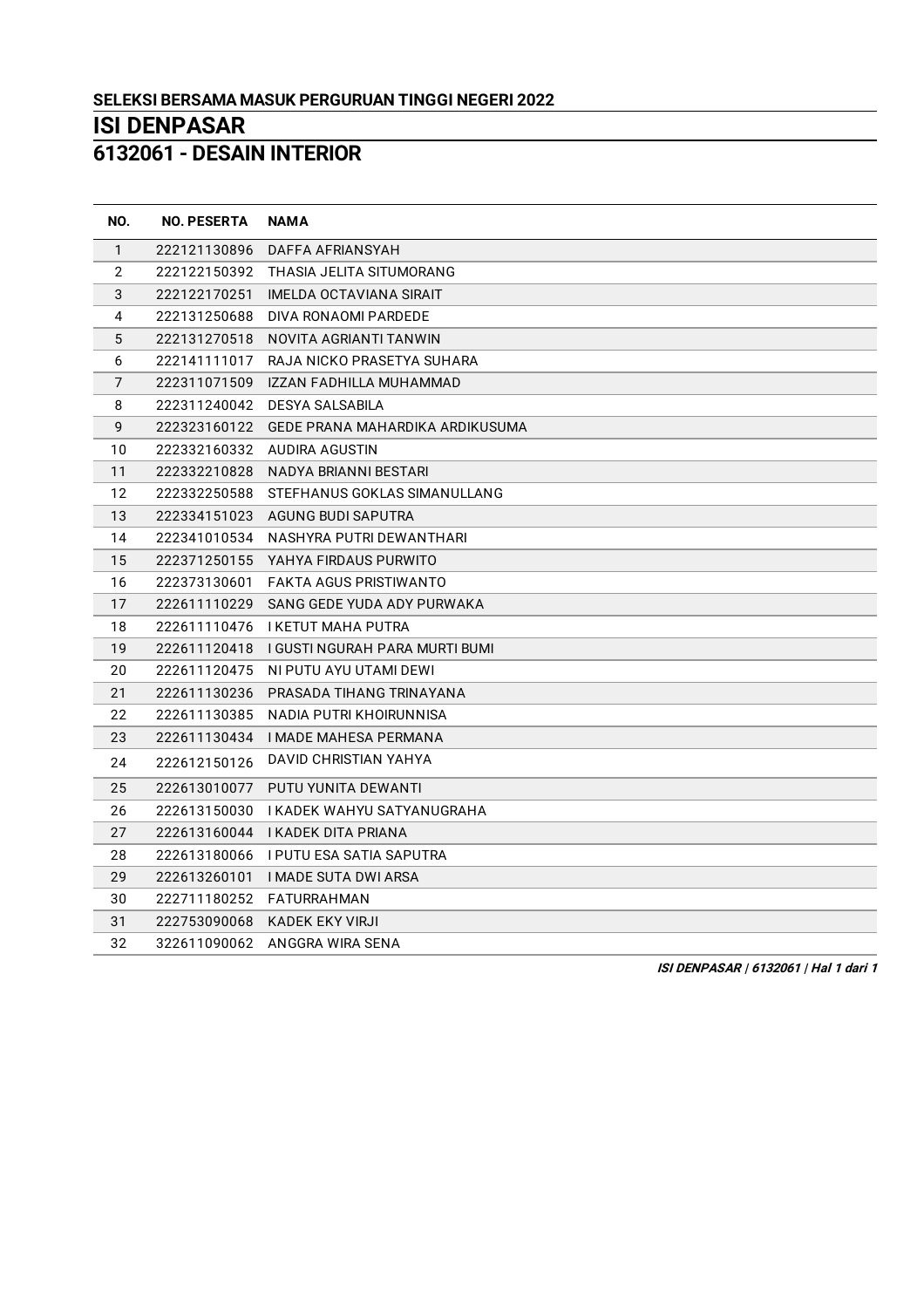**- DESAIN KOMUNIKASI VISUAL**

| NO.            | <b>NO. PESERTA</b> | <b>NAMA</b>                                           |
|----------------|--------------------|-------------------------------------------------------|
| $\mathbf{1}$   | 222121020212       | CALLISTA CLAUDIA ALEANDRA SILANGIT                    |
| $\overline{2}$ | 222121090224       | ASRA TOTA LTH SIMAMORA                                |
| 3              | 222121191065       | YOSHUA PAUL HASIHOLAN MANURUNG                        |
| 4              | 222121250983       | <b>BIMAS PETRUS NABABAN</b>                           |
| 5              |                    | 222122210235 LORENZO STEVEN JEREMIA AGUSTO LUMBANRAJA |
| 6              | 222311110489       | MARSHANDA ALIFIA                                      |
| 7              | 222311260023       | ANGELINA GERALDA KIANCHI                              |
| 8              |                    | 222321260084 YOLANDA LUSINSKY SITUMEANG               |
| 9              | 222332140603       | SURYA ALIT KINASIH MOELIONO                           |
| 10             |                    | 222332190977 PRASISTHA HANINDIVA HADI                 |
| 11             | 222332210662       | RAISHAD SHAHBRAWI DALIUS                              |
| 12             | 222332210898       | PUTRI KEZIA SIMANJUNTAK                               |
| 13             | 222332220531       | JESSICA DORINE ALDORA                                 |
| 14             | 222332220647       | <b>CLEO REIZZELV</b>                                  |
| 15             |                    | 222332220946 VALEZSKA AMABELPUTRI THEOPHILUS          |
| 16             |                    | 222332221108 ANGELIA TRYNITA                          |
| 17             | 222332250398       | <b>GERALD SOTAGAMON HUTAURUK</b>                      |
| 18             | 222332250807       | RAFLI IQRA FADILLA                                    |
| 19             |                    | 222371120138 YUAN APTA RENA                           |
| 20             | 222371150360       | YUDHA WASTU PRATAMA                                   |
| 21             | 222381120981       | <b>MADE ARJANE</b>                                    |
| 22             | 222531150127       | NISRINA ALIFA AZIZAH                                  |
| 23             |                    | 222531180105 NADY EVANIA APTANTA                      |
| 24             | 222542200075       | REGINA MATONDANG                                      |
| 25             |                    | 222551110002 LABAN ALDRIC HIZKIA                      |
| 26             |                    | 222611110309   WAYAN WIKAN SASTRA DIPUTRA             |
| 27             | 222611110355       | I GUSTI AYU AGUNG ARI YOVITA ADRIANI                  |
| 28             | 222611110390       | NI PUTU CAHAYA ROSSANA YUDA                           |
| 29             |                    | 222611120188 I GUSTI AYU SRI MASRIANI                 |
| 30             |                    | 222611120360 IMADE BINTANG PRAWIRA YUDHA              |
| 31             | 222611130070       | DEWA GEDE DUTA KAMESWARA                              |
| 32             | 222611130132       | HASYA AULYA FEBRIANI                                  |
| 33             | 222611130280       | NI PUTU ESA NARASTITI                                 |
| 34             | 222611140038       | I PUTU GEDE DAMAR ARJAWA                              |
| 35             | 222611140236       | I MADE EDA YOGI ASMARA                                |
| 36             | 222612150065       | DEWA PUTU RYU ARKHEA ANGGA MAHOTTAMA                  |
| 37             | 222613010071       | MARGARETH FILIPI CARTADELLA ANONE                     |
| 38             | 222613130081       | PUTU ASIH RATNADIARI                                  |
| 39             | 222613140074       | IDA AYU ANGGI SAVITRI                                 |
| 40             | 222613150019       | NI PUTU AMANDA MAS RUSANA                             |

**ISI DENPASAR | 6132076 | Hal 1 dari 2**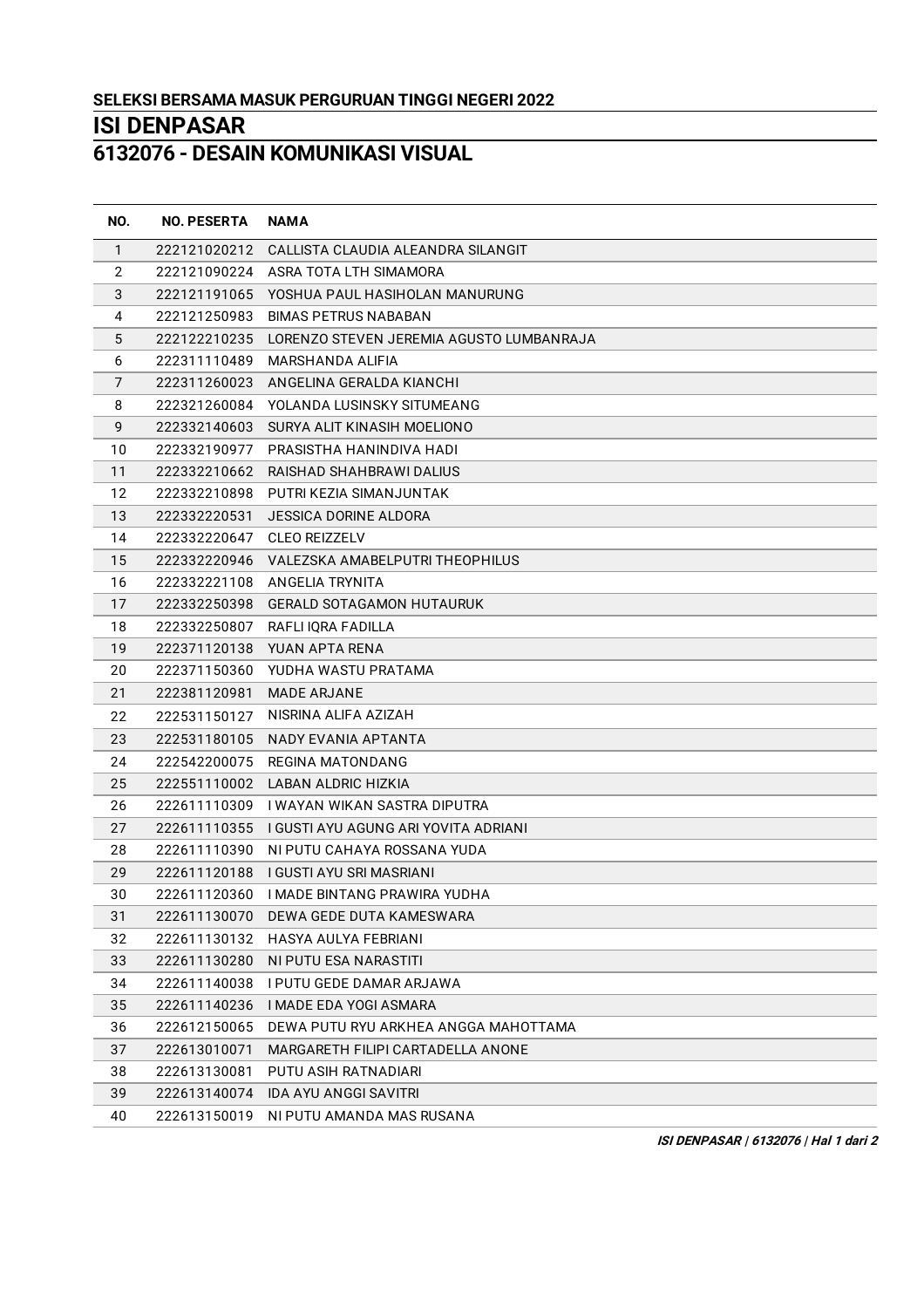## **- DESAIN KOMUNIKASI VISUAL**

| NO. | <b>NO. PESERTA</b> | <b>NAMA</b>                            |
|-----|--------------------|----------------------------------------|
| 41  | 222613160120       | NI KADEK ARUM SANJIWANI                |
| 42  | 222613200069       | GEDE AGUS SASKARA                      |
| 43  | 222613230069       | I GUSTI AYU AGUNG BINTANG SEKAR LANGIT |
| 44  | 222621190473       | RAHLINAS KAYLA                         |
| 45  | 222621220088       | DIMAS WAHYU ARYA KUSUMA                |
| 46  | 222631270570       | EOWYN CHARMALINE MAKA NDOLU            |
| 47  | 222711280491       | MUHAMMAD FARRAS DHIFAN AZARIA          |
| 48  | 322611090054       | GUSTI NGURAH ARY RAHINDRA              |
|     |                    |                                        |

**ISI DENPASAR | 6132076 | Hal 2 dari 2**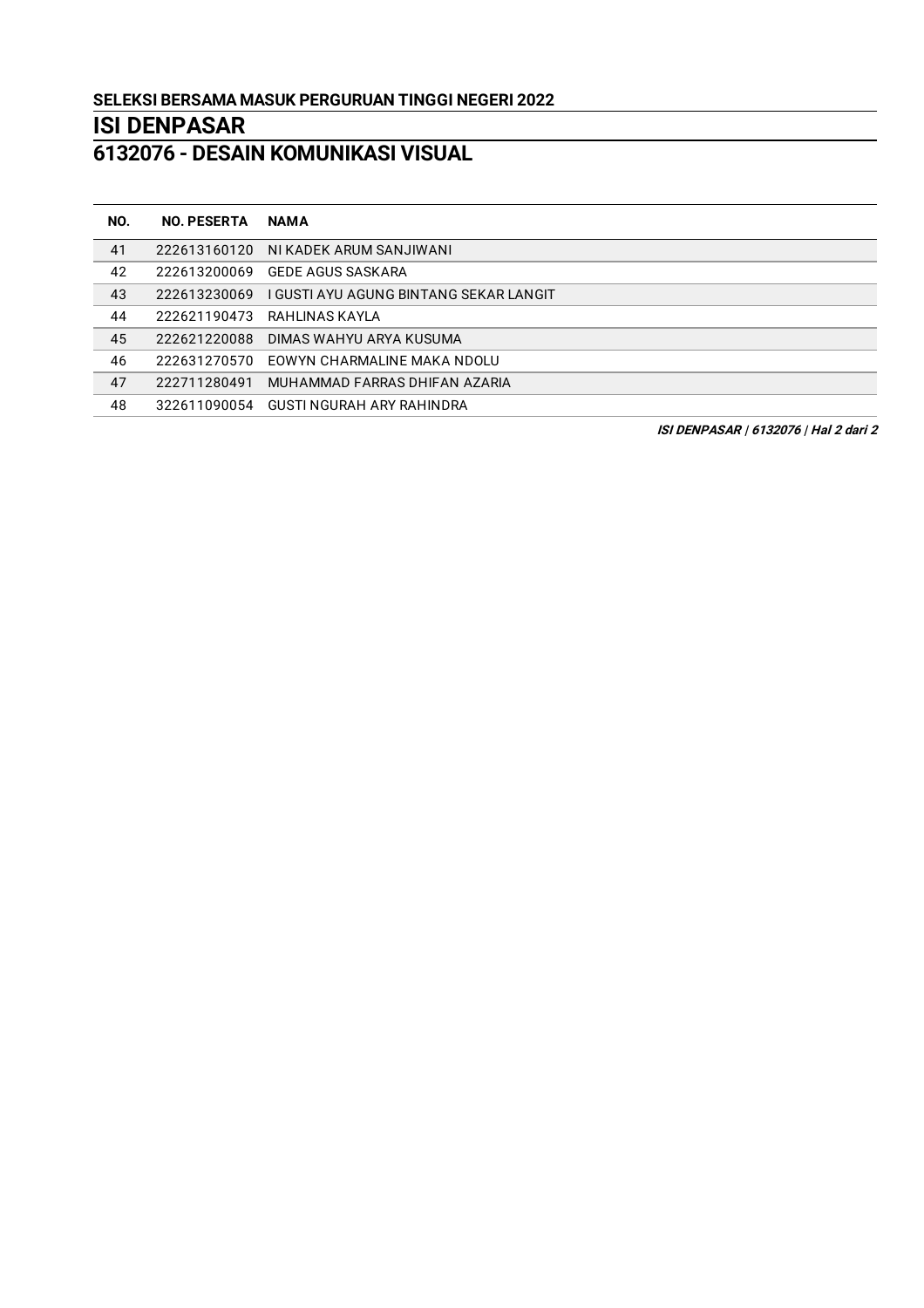**- KRIYA**

| NO. | <b>NO. PESERTA</b> | <b>NAMA</b>                                 |
|-----|--------------------|---------------------------------------------|
|     |                    | 222112010232 ADE YAYANG AGUSTIANI AMIR SHAN |
| 2   | 222121280689       | NANDA DELIMAULI PANGARIBUAN                 |
| 3   | 222611120438       | I NYOMAN GEDE KRISNANDA                     |
| 4   |                    | 222611130001 IPUTU DARMANATA                |
| 5   |                    | 222613010028 KADEK YOGI KERTAYASA           |
| 6   | 222613230070       | NI KOMANG FITRIANI                          |
| 7   | 222621260111       | IDA MADE GAODYA RENDRASWARA                 |
| 8   | 322613170012       | <b>I MADE SURYAWAN</b>                      |
| 9   |                    | 322631170204 ANTONIUS WILIBRODUS MAMO       |

**ISI DENPASAR | 6132084 | Hal 1 dari 1**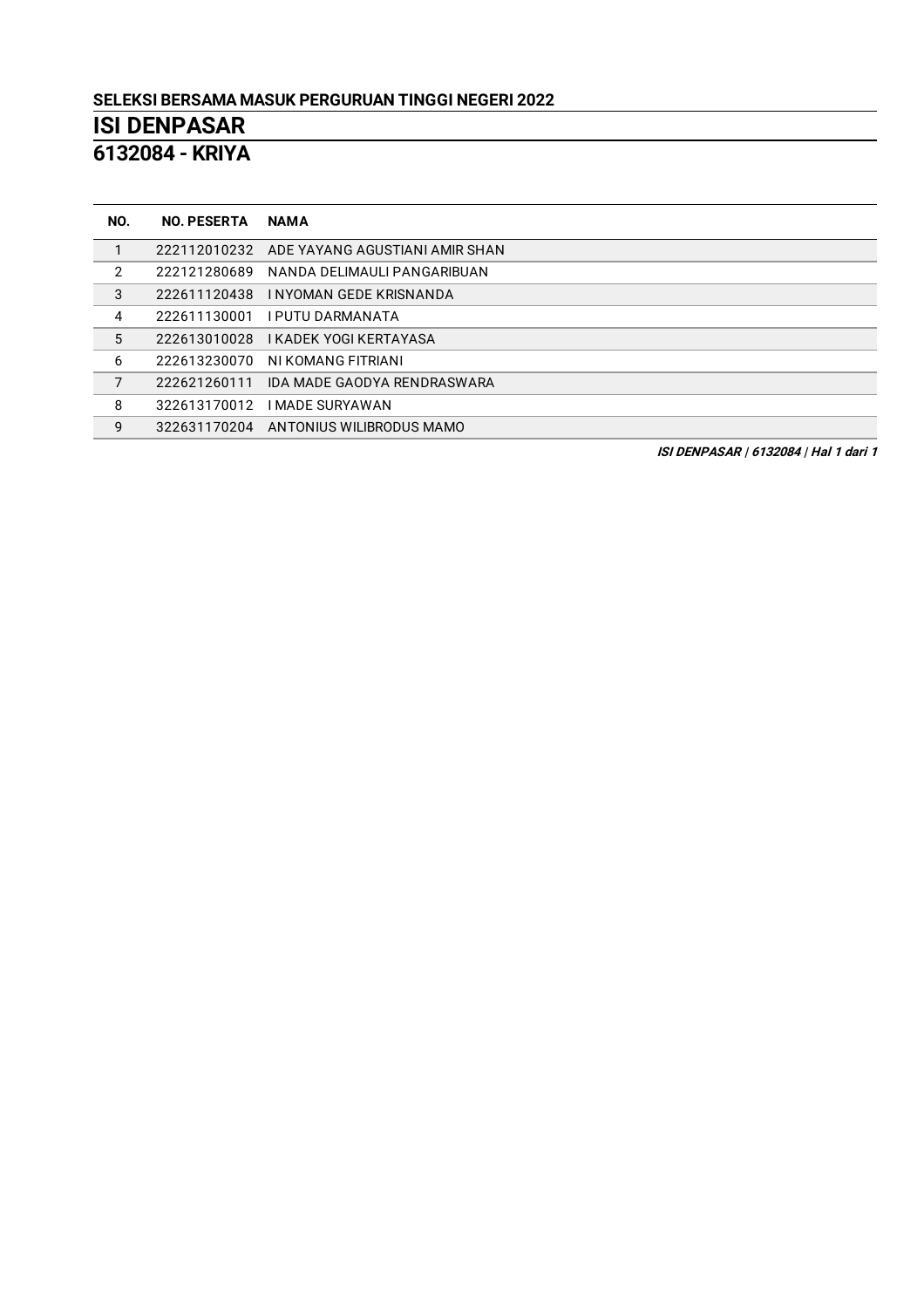**- FOTOGRAFI**

| NO.            | <b>NO. PESERTA</b> | <b>NAMA</b>                             |
|----------------|--------------------|-----------------------------------------|
| 1              | 222121270812       | DZIKRI ZIDANE FATHURRAHMAN              |
| 2              | 222131260603       | <b>CHINDY BR SINAGA</b>                 |
| 3              | 222133090492       | BENAYA LAMGANDA SILITONGA               |
| 4              | 222323120358       | JASMINE NADHYA THANAYA                  |
| 5              | 222335040374       | MUHAMMAD OSAMA ABDILLAH                 |
| 6              | 222373081162       | MUHAMAD ESYA YUNAN PRASETYA             |
| $\overline{7}$ | 222382010498       | DAVID ARDIANSYAH                        |
| 8              | 222611080306       | I KETUT BAGUS PETER DANA NARINDRA PUTRA |
| 9              | 222611130117       | PUTU ADI YOGA PRATAMA                   |
| 10             | 222611130372       | <b>GEDE JESEN NUGRAHA</b>               |
| 11             | 222611140123       | NI KOMANG SUGATI                        |
| 12             | 222612090057       | I NYOMAN GEDE PRAPTA TRIWIKRAMA         |
| 13             | 222613030009       | AFINA AZHARUWINA                        |
| 14             | 222613060105       | I NYOMAN TRISA ARI SENTANA              |
| 15             | 222631190286       | ANGELA GHIRIANI TIWANG WUTUN            |
| 16             | 322541130637       | I WAYAN VARDHAM                         |

**ISI DENPASAR | 6132092 | Hal 1 dari 1**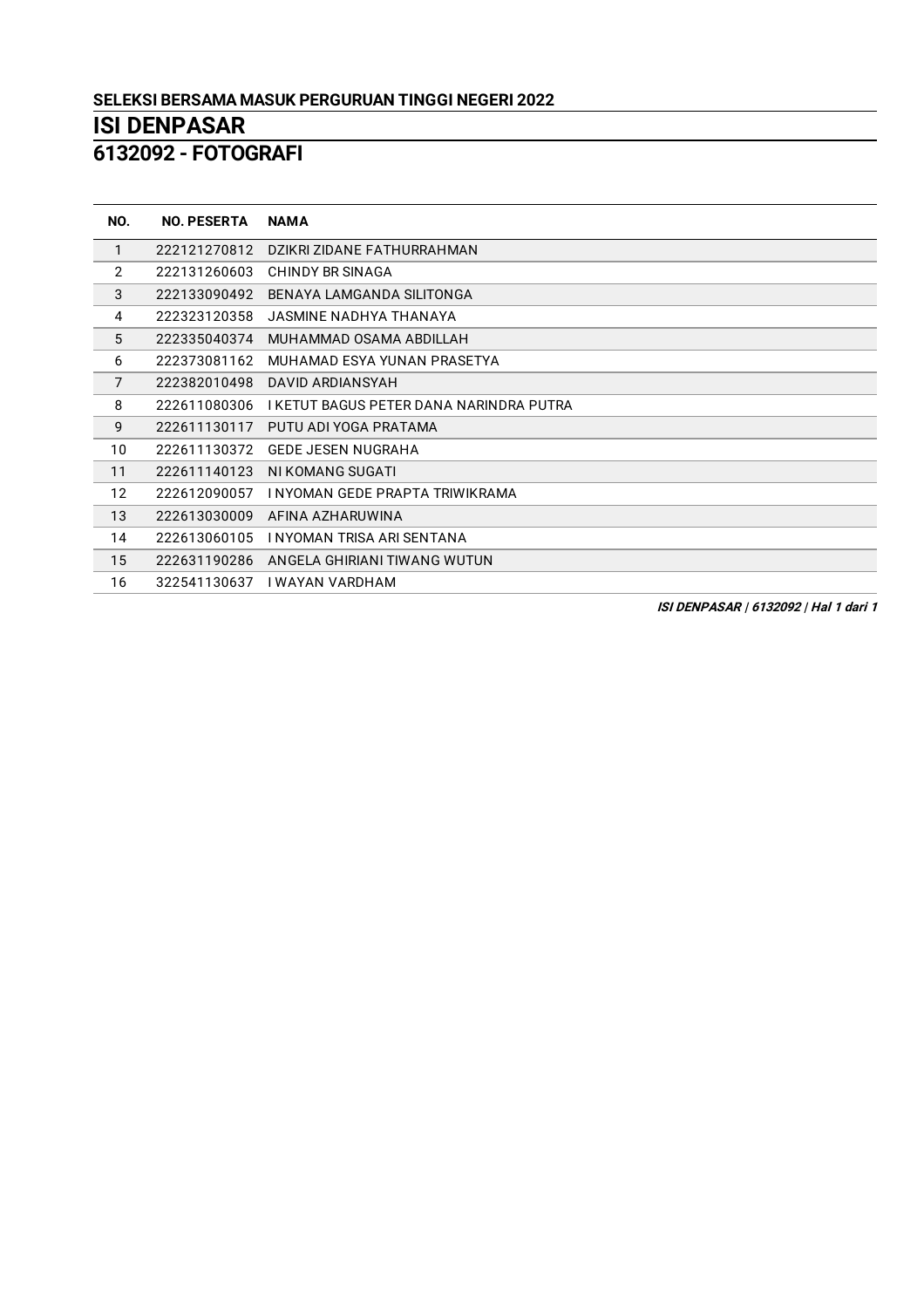#### **SELEKSI BERSAMA MASUK PERGURUAN TINGGI NEGERI 2022**

# **ISI DENPASAR**

## **6132103 - SENI PEDALANGAN**

| NO. | <b>NO. PESERTA</b> | <b>NAMA</b>                                |
|-----|--------------------|--------------------------------------------|
|     |                    | 222611110316 I WAYAN KEMBALYANA BUDI SWARA |
|     | 222613040124       | I DEWA GEDE JANA MAJAYA                    |

**ISI DENPASAR | 6132103 | Hal 1 dari 1**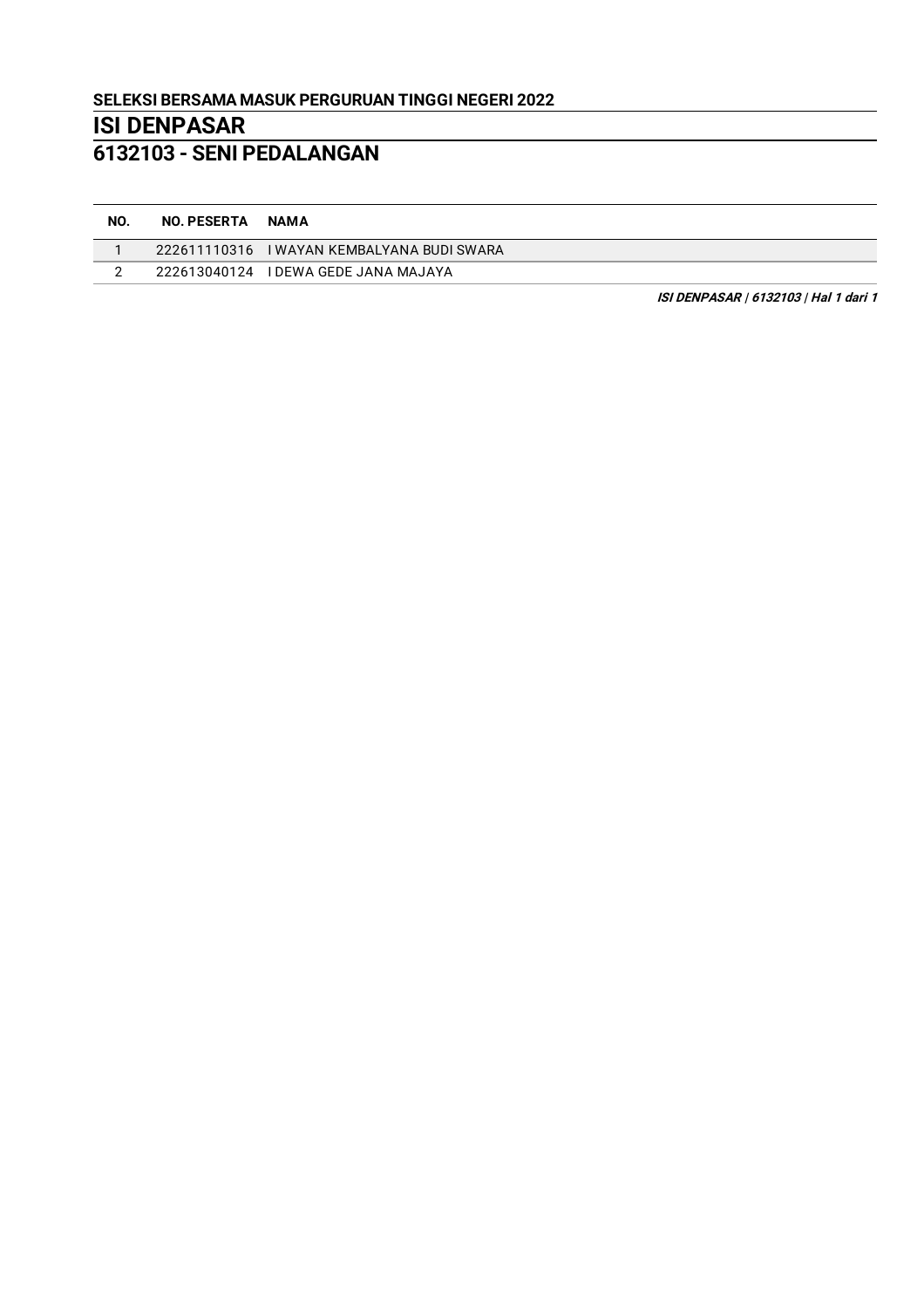**- DESAIN MODE**

| NO.            | <b>NO. PESERTA</b> | <b>NAMA</b>                                    |
|----------------|--------------------|------------------------------------------------|
| $\mathbf{1}$   | 222122110386       | AGATHA CRISTY GIRSANG                          |
| $\overline{2}$ | 222311280199       | MARIO HIZKIA SIMANGUNSONG                      |
| 3              | 222321150257       | <b>MAWARNI MARTA SITORUS</b>                   |
| 4              | 222324280693       | CLARA DE YULIET PARE HUAR                      |
| 5              |                    | 222332190454 BELVA ANAYA HIEL SITOMPUL         |
| 6              |                    | 222364170228 MEITHA WIDARI PUTRI LARASATI      |
| $\overline{7}$ |                    | 222382030465 AISYATUR ROFIAH                   |
| 8              | 222611030038       | LUH GEDE NOVIA ANANDA LINGGAYANI               |
| 9              | 222611110479       | NI WAYAN NGADILA SARI                          |
| 10             | 222611110482       | ANAK AGUNG ARI KUSUMA DEWI                     |
| 11             | 222611120366       | NI KADEK ANGGUN SURYA ARTINI                   |
| 12             | 222611120399       | NI PUTU SRI DEWI CANTIKA PUTRI AZAK            |
| 13             | 222611130269       | NI MADE SATYA HARE RAMBANI                     |
| 14             | 222611130296       | NI MADE AYU AMELIA WULAN SARI                  |
| 15             | 222611130525       | NI MADE KRISHNA PRIYA SIROMANI                 |
| 16             | 222611140005       | INDIRA FERA DAMAYANTI                          |
| 17             |                    | 222611140020 NI NYOMAN FEBRI SULISTIA DEWI     |
| 18             |                    | 222611140047 ADE SHERLY ANGGRENI               |
| 19             |                    |                                                |
| 20             | 222613010130       | NI KOMANG NAYANG WANGI PURBANI                 |
| 21             |                    | 222613030049   KETUT DARMA SEMARA PUTRA        |
| 22             | 222613050068       | TRIXIE LIANG GONO                              |
| 23             | 222613090102       | <b>GUSTI AYU PUTU DESI MELATI CITRA DEWI</b>   |
| 24             | 222613150129       | NI KADEK DIANI PAJARIKA                        |
| 25             | 222613160021       | NI PUTU INDAH PRAMESTI SARASWATI               |
| 26             | 222613160080       | NI PUTU PIYIN PRISINTYA                        |
| 27             | 222613160090       | EIRYS OCSA PRAMESWARI                          |
| 28             |                    | 222613160105 DESAK KETUT VILLAN WULAN MAHARANI |
| 29             | 222613190088       | <b>GRACE FEBBYTHADEWI SIMBANG</b>              |
| 30             | 222613250111       | KOMANG AYU SEPTIANI                            |
| 31             |                    | 222613280132 RAINA ARISTA SABELA               |
| 32             | 222621260166       | KADEK PUTRI INTAN SUANDANI                     |
| 33             | 222921050019       | FEBIANA WABIA                                  |
| 34             | 322613130005       | ANGELINA SEPTIANI WAHYU KURNIA                 |

**ISI DENPASAR | 6132111 | Hal 1 dari 1**